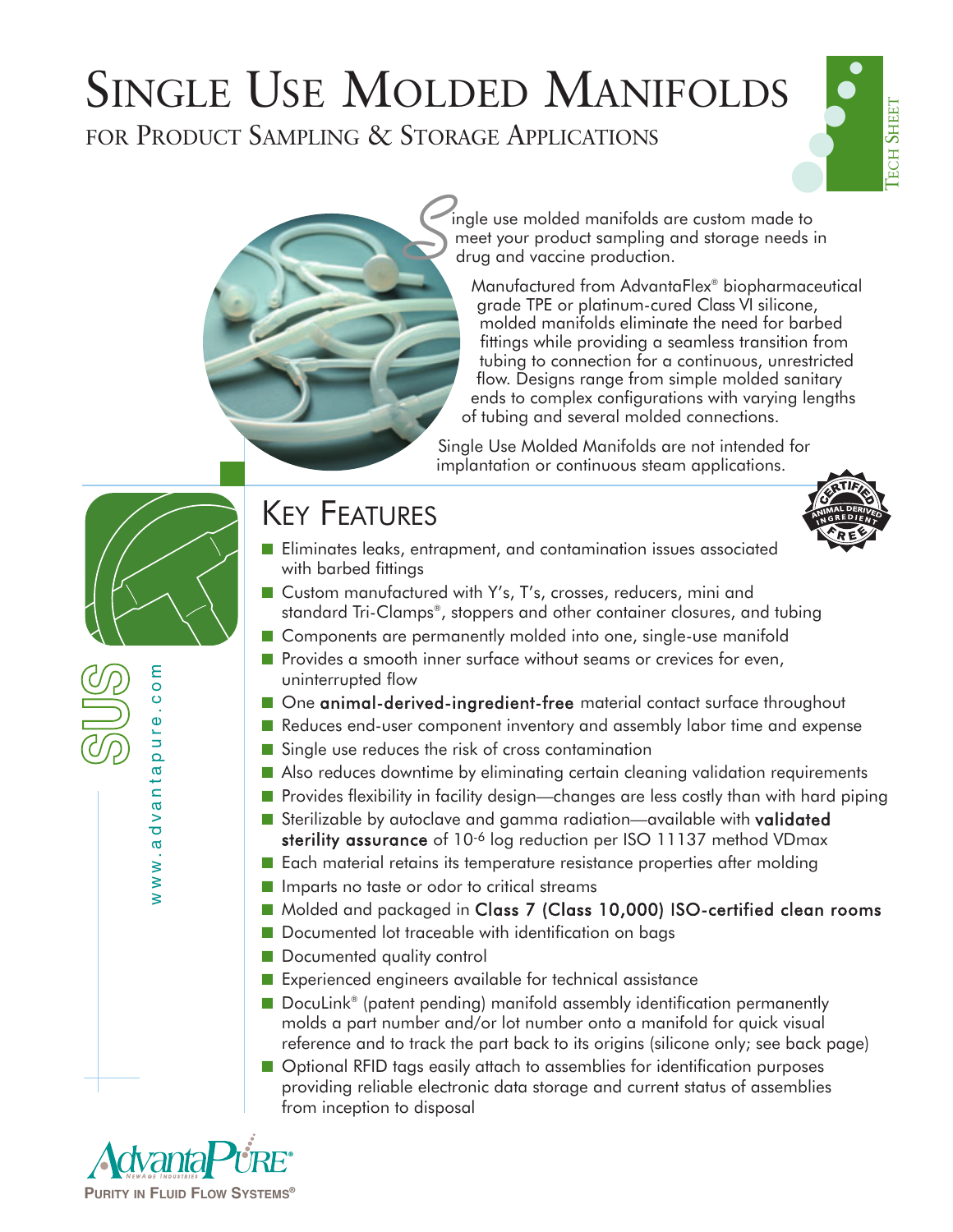FOR PRODUCT SAMPLING & STORAGE APPLICATIONS



This example of an assembly made from tubing and barbed fittings is comprised of nine separate pieces of tubing of varying sizes and lengths, plus four fittings that require insertion into the tubing at three points each, with double cable ties installed at each connection for secure attachment.



An AdvantaPure Single Use Molded Manifold is a complete unit, packaged in a sealed polybag and ready for use. Leaks, entrapment, and contamination concerns involved with barbed fitting connections are eliminated. Labor, numerous inventories, and time to assemble the manifold is unnecessary.



## **1 Component**

■ Molded mini and standard Tri-Clamp® fittings with protective backing cups may be incorporated into manifolds.

Phone: 215-526-2151 Toll Free Phone: 888-755-4370 www.advantapure.com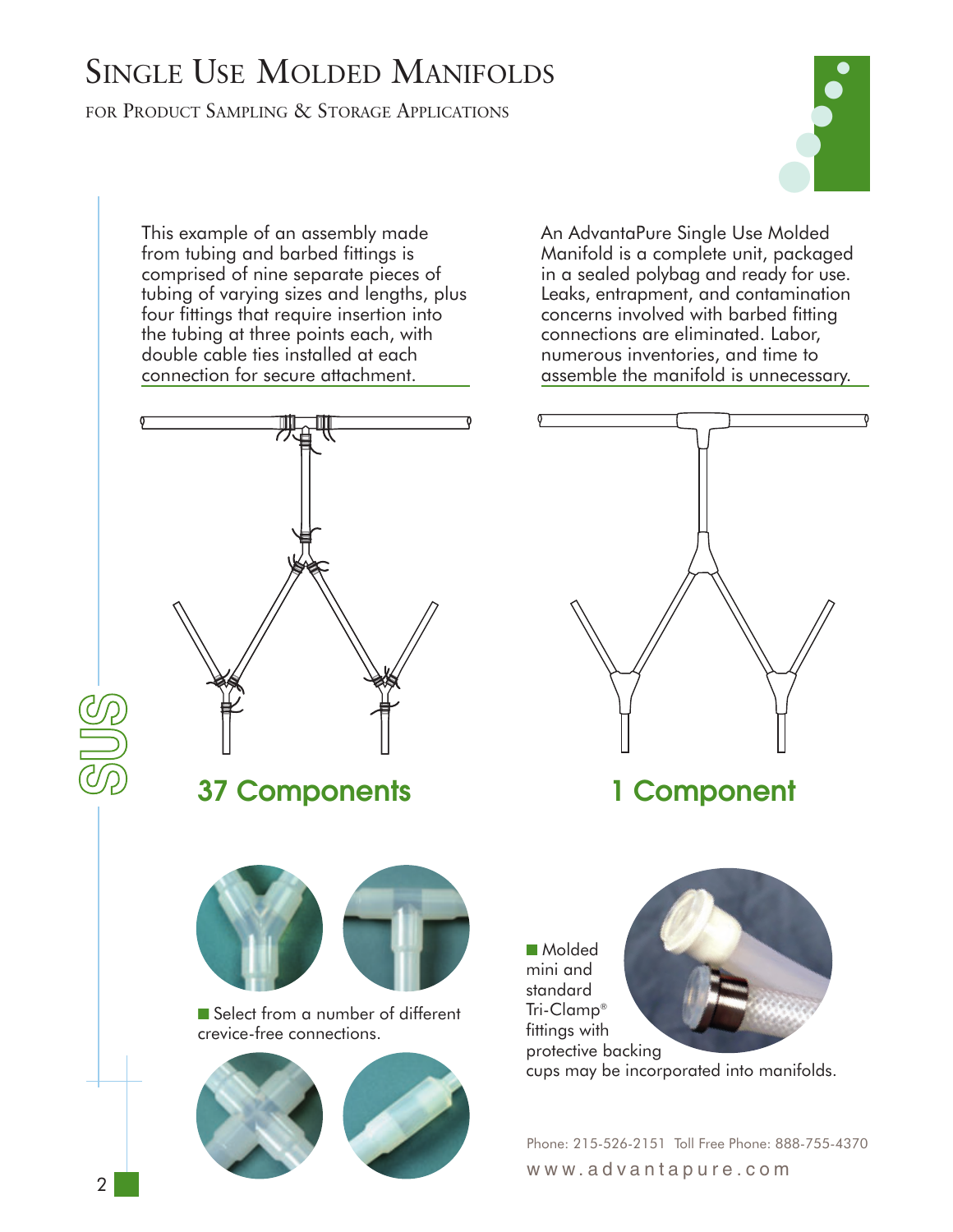## **Comparative Advantages of Molded Manifold Interiors**



Phone: 215-526-2151 Toll Free Phone: 888-755-4370 **PURITY IN FLUID FLOW SYSTEMS®** www.advantapure.com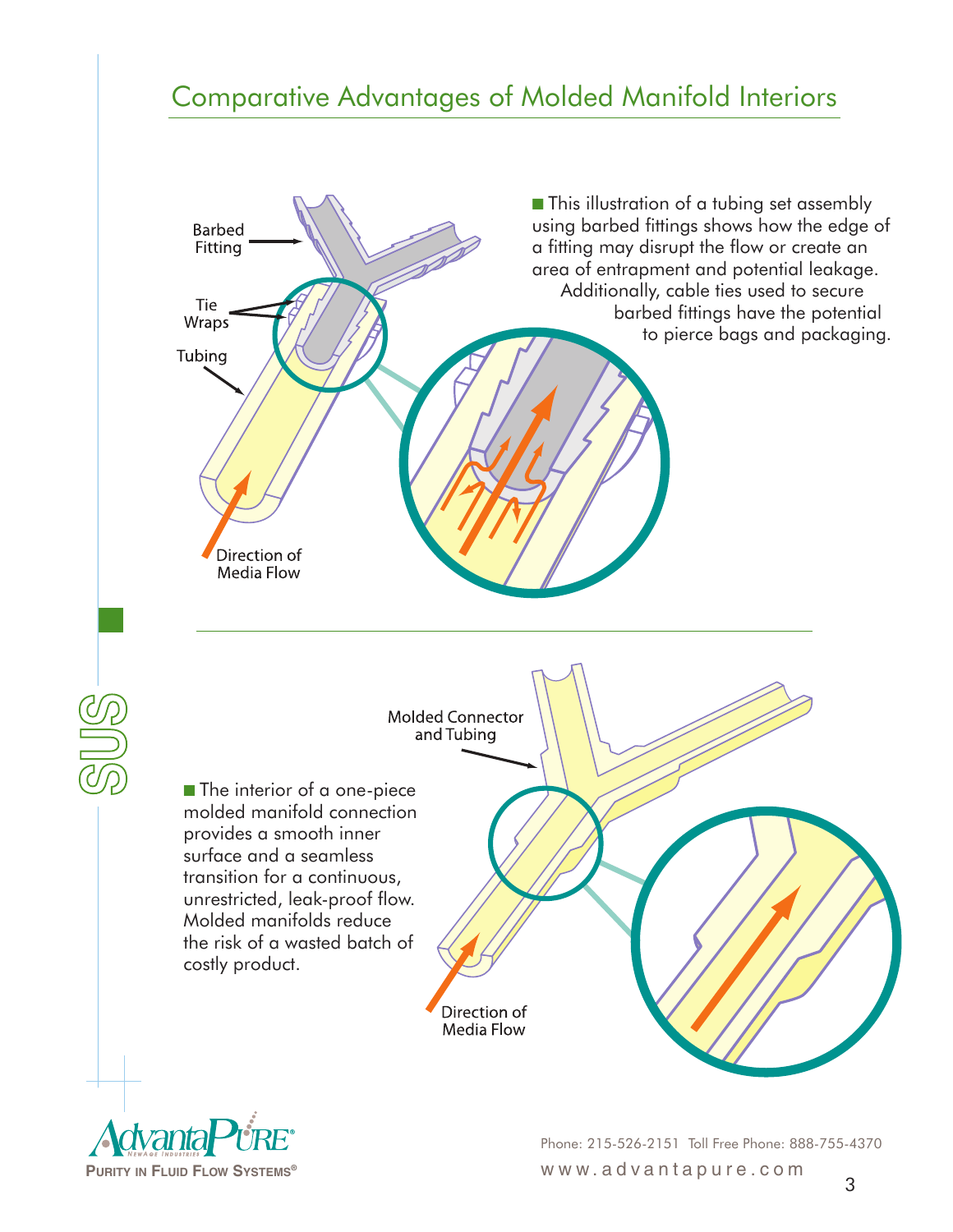FOR PRODUCT SAMPLING & STORAGE APPLICATIONS

#### Platinum-Cured Silicone

Low-volatile grade, platinum-cured silicone tubing is clean-room produced and has undergone extensive physical, chemical, and biological testing. Called APST, it meets many USP standards, including Class VI, as well as FDA, ISO, European Pharmacopoeia, and 3-A standards. APST offers a complete validation package and is stocked in over forty sizes.



■ Manifolds are manufactured by molding straight sections of tubing or hose with connectors such as T's and Y's. Molded connectors provide a seamless transition for a continuous, unrestricted flow.

■ Standard size bottle stoppers are available solid or customized with tubing inserts to speed your installation, reduce multiple product

inventories, and save labor costs.

●

● ● ●

■ BioClosure® caps, inserts for True Unions and GL45's, and other container closures, available with or without tubing inserts, are also manufactured from platinumcured, Class VI silicone.

> Phone: 215-526-2151 Toll Free Phone: 888-755-4370 www.advantapure.com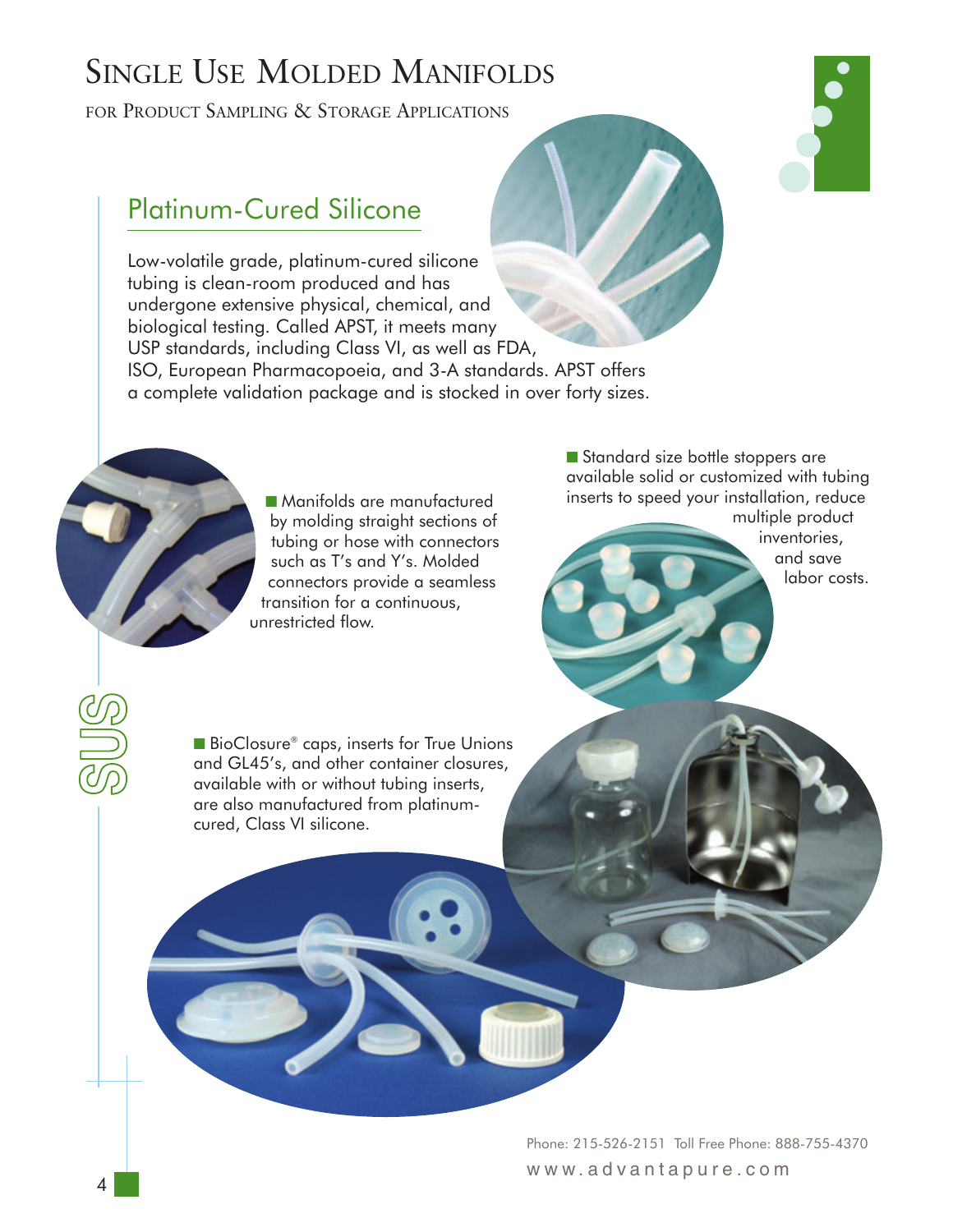#### AdvantaFlex® BioPharmaceutical Grade TPE

AdvantaFlex addresses the need for a flexible, translucent, sterilizable, heat sealable, weldable, *and* moldable biopharmaceutical tubing for fluid processing. The tubing is made from FDA-approved ingredients and meets various ISO and USP standards, including Class VI and European Pharmacopoeia standards. A complete validation package is available, and fifteen popular sizes are stocked.



■ A complete single use molded manifold can be made from AdvantaFlex. Choose from T's, Y's, crosses, reducers, mini and standard Tri-Clamps® and BioClosure® container closures.

■ Excellent weldability and sealability allows leak-free, sterile connections for filling and sampling applications.



Adva

■ AdvantaFlex offers excellent life in peristaltic pumps and eliminates the need to splice in pieces of tubing made from other materials.

Phone: 215-526-2151 Toll Free Phone: 888-755-4370 www.advantapure.com